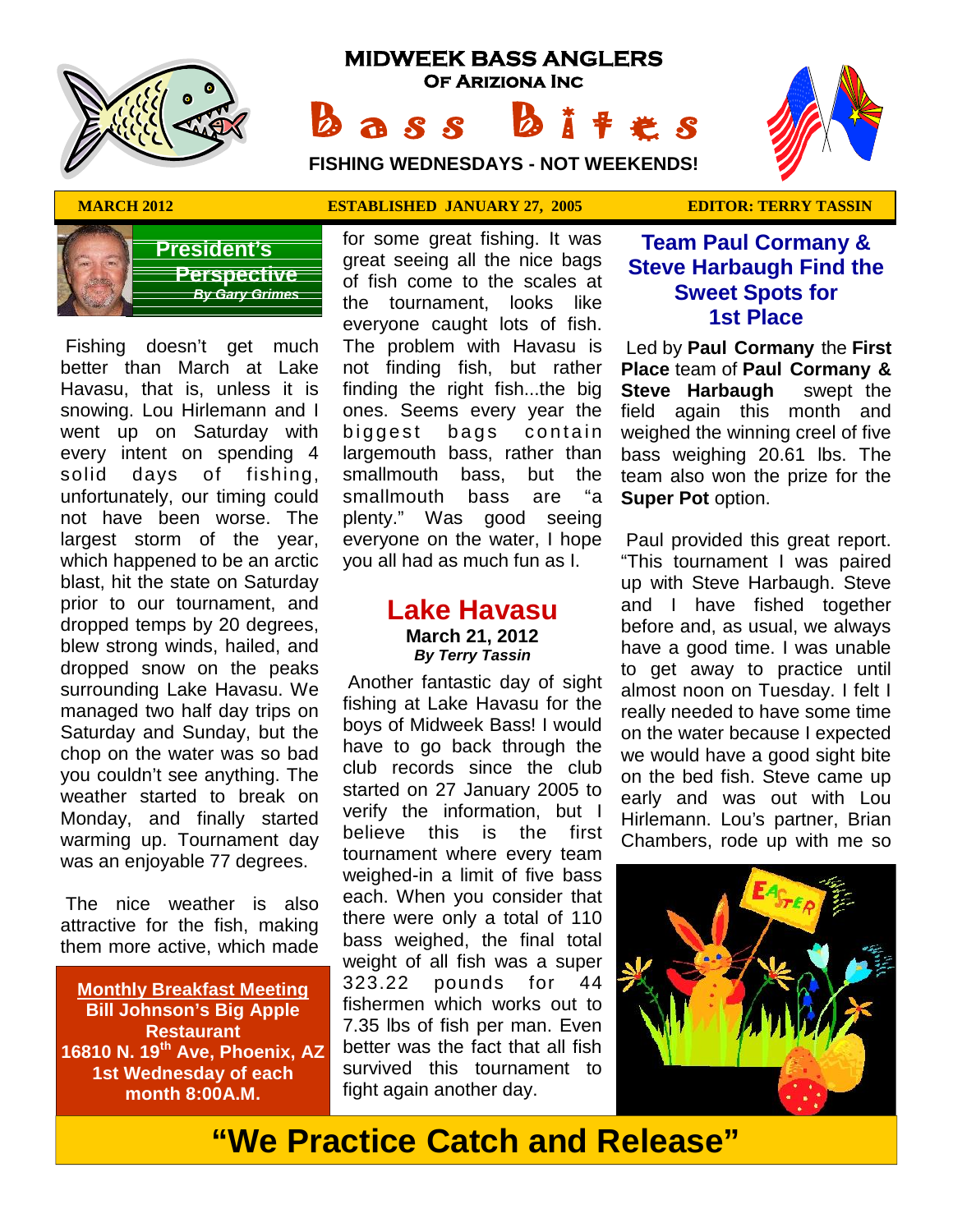#### Page 2

we all decided just to swap partners for the last few hours of practice. Brian and I launched at 3 PM, so I had a total of three hours to practice. I went to a few areas I had saved in my GPS from the previous two spring trips. We found fish in all of those areas and I marked three in the 3-4 lb range.



*1st Place Steve Harbaugh & Paul Cormany*

 When Steve and I arrived at our starting spot, it was too

# **Next Meeting Next Tournament**

Our next club general meeting is scheduled for **Wednesday, 4 April** starting at 8:00 AM, at Bill Johnson's Big Apple Restaurant, 16810 N. 19th Ave (just south of Bell Road on 19th Ave on the west side of the avenue). We hope you will come early and have breakfast together.

The next club point tournament will be a day event at **Lake Alamo** on **18 April 2012.** Club launch headquarters and weigh-in location will be announced. Tournament hours are **Safe Light to 3 PM.**

dark to do much sight fishing. I was casting to one of the bigger fish marks and told Steve to cast in a direction where I had some smaller fish on beds. It didn't take Steve long to put our first 4 lb smallie in the boat. I told Steve, if those little ones are four pounds, how big are the big ones? About 10 minutes later, Steve put another one in the boat that weighed about 3 1/2.

 We went to my second area, I made a cast to a 1 1/2 I saw the day before and on the first cast, bingo, another 4 pounder. I guess the fish on those deep beds are just a lot bigger than they look. We moved around some more and managed a limit. I told Steve we are not going to make a cast at anything that looks under 4 lbs. We passed a lot of fish that didn't make the grade. Once we got to about 19 lbs, I told Steve it would really be tough to upgrade. I found a fish on a bed in 14 feet that looked like it might help. I turned the boat into position to work that bed, and saw what looked like a carp, but it wasn't moving. I cast toward that fish and it was a big smallie on a fresh bed. It bit on the first cast and got my Gulp Minnow off my hook. I rerigged and made another cast with the same result. After four casts in a row it bit and got my bait. Finally, on the fifth cast, I cast further out from the bed and let it eat a little before I set the hook. Fish on! But it was not the one I was looking at. A little 2 ½ pounder spoiled my plan. I boated the little one, got him off the hook and grabbed another rod. Next cast, I

caught our best fish of the day. I moved up to the fish that first made me stop there and caught it on the first cast. Another small upgrade. Steve and I caught four fish in 15 minutes in about two boat lengths. I managed to make one more small upgrade later, but now it was really becoming difficult to find something big enough.

 About 2:30 in the afternoon, I caught one just under 4 lbs and it wouldn't cull anything we already had in the well. Steve and I were laughing when I threw that one back. I told Steve, if somebody wants to win, they better 'bring it' cause we have ours.

 The secret to our success was concentrating on beds in 11-14 feet. We just kept moving to areas where the water was glassy and looked for beds. When the wind came up in that we would move to someplace calm. Steve fished the same Robo worm all day, and I fished with the Gulp Minnow all day. All of our fish came on those two baits.

 I sure look forward to fishing Havasu each spring and can't



 Have you ever been in a tournament and noticed how close some boats follow others during the launch? That is why Midweek uses the "ooze off" start, with 10 seconds between boats. Be safe on the water.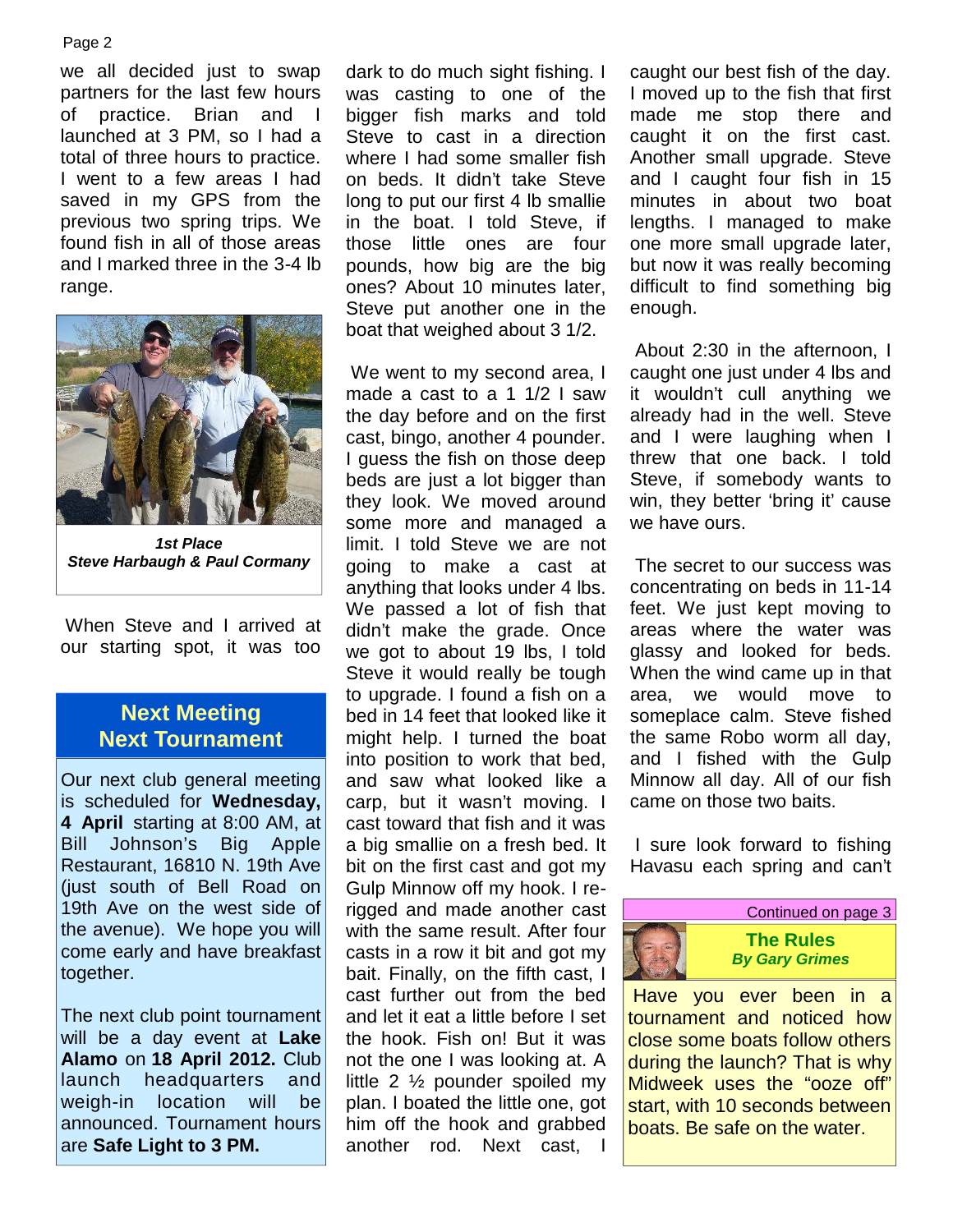wait to go again next year. By the way, all of the fish we caught were males as they "squirted" when we put them in the boat. I can't imagine what kind of weights could come if someone could catch all the females! What an awesome lake."

 Steve added, "I was really looking forward to fishing Havasu again. I didn't get to fish last years event, and I know it is one of the best on our schedule. Then when I saw I drew Paul Cormany as a partner I was REALLY excited!

 Did I expect that we would have a day when we would have to cull 3 and 4 lb fish; no way, but that's what we were doing in the last couple of hours of fishing.

 Paul gave you the technical stuff for our day, but one of the best tips I got was from our clubs newest member - and my supervisor at Bass Pro Marine Dept - Jeremy Ray. He told me about a Robo worm called "Bed Bait". It's a color we don't sell at BPS, so after fishing a few hours on Tuesday I stopped at the local tackle store and got some to use on Wednesday. The smallies hated that bait! They hit it hard; no question when I had a bite on those baits. This was really helpful because I lost my sunglasses that morning before we launched and fishing

#### **Membership**

As of March 23, 2012 the Midweek Bass Anglers of Arizona consists of 86 active members.

all day on Havasu with no sunglasses was a major bummer. Actually the first two fish in the boat were caught on what we started calling "blind fishing". I was just throwing my bait out in a area were I hoped fish would be, it was still too dark to see beds anyway, so it was like any other lake that is not so clear; just waiting to feel the bite without seeing them. It was great. Then when we could actually see the fish hit the bait that was even more fun.

 As a side note I did find my glasses in Paul's truck when we got back in, so that was a relief. On the ride home Jeremy reminded me how our victory is somewhat tainted. You see this was to be Jeremy's first ever tournament, but his boater had a motor problem and didn't fish. So Jeremy was left at the dock. So yes Paul, and club members, we won but we weren't able to test our skills against Jeremy

Ray. But you know what? I will still savor the victory despite that fact, and really enjoy this as an opportunity to mess with my work supervisor as we so often do to each other at work! Plus now the pressure is on him to really produce when he gets on the water. Seriously boaters, he can fish so if you draw him you should do well.

 Thanks Paul and everyone else, for a great time, and non boaters be very happy when you draw Mr. Cormany as a partner. You will have a great time; this man can fish!"

# **Bright Colored Baits Take Mason & Arvizu to Second Place Win**

 In **Second Place** the team of **Jeff Mason & Ernie Arvizu** finished with 18.66 lbs for their five bass. More importantly, Jeff weighed a 6.56 lb beauty to win the **5 lb Pot** and the **1st Place Big Bass** prize.

Ernie Arvizu speaking for the

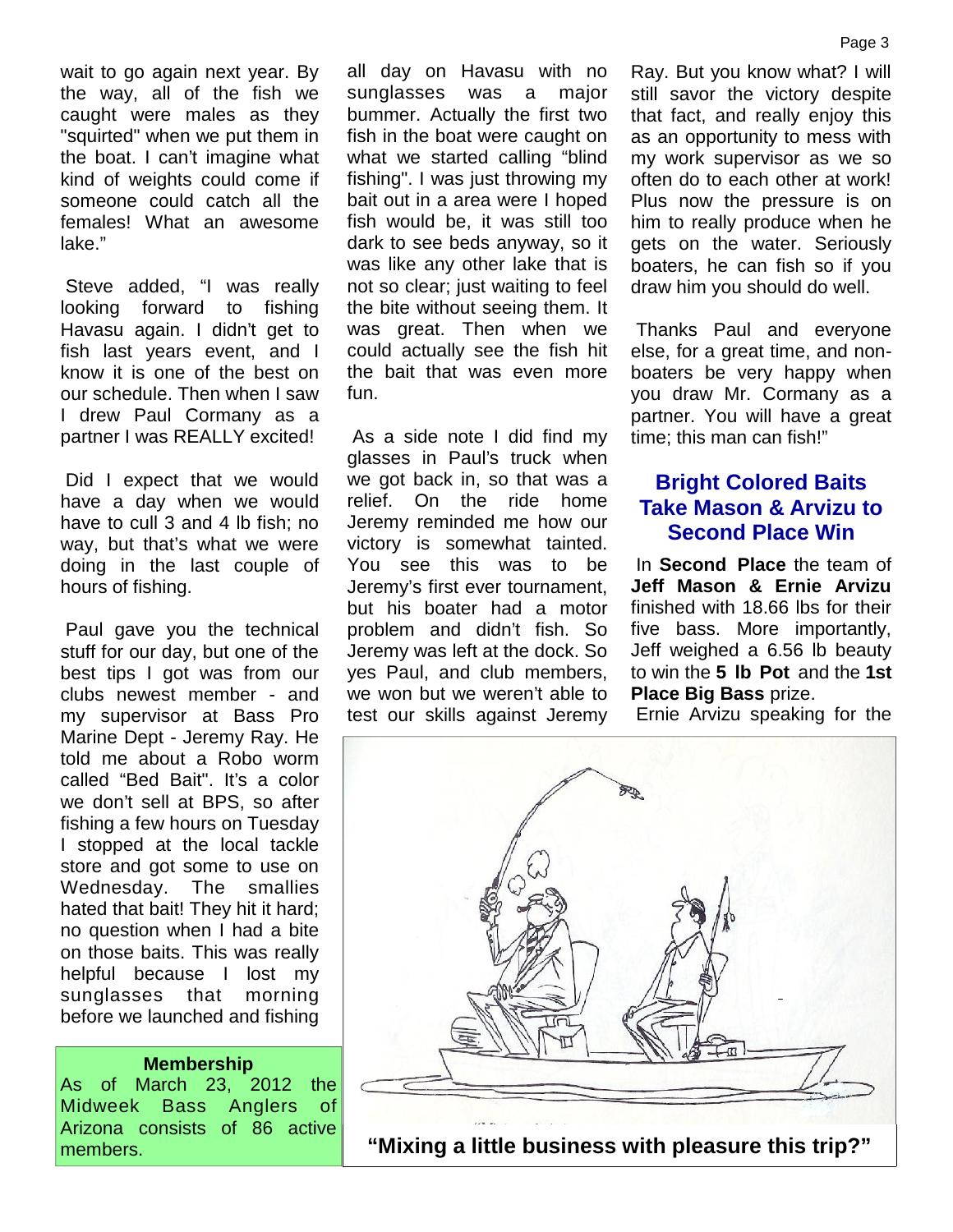#### Page 4

team said, "I had the pleasure of fishing with Jeff Mason, a longtime Arizona bass angler. Jeff is new to the club and brings along his knowledge, skills, and willingness to share fishing techniques, which I definitely needed, thanks Jeff. We had a great time on the lake and had many stories to tell. Congratulation's on your big fish Jeff.



*2nd Place Jeff Mason & Ernie Arvizu*

 We had a plan, well sort of. After Tuesday pre fishing day, we still were not seeing any significant size bass and were seeing many abandoned beds. Wednesday morning we decided to go just outside the marina, about thirty yards and Sean found the two we had seen on Tuesday. I hooked one but it got away and little did I know it was the last one of the day. I had used a chartreuse tube. Jeff hooks the two bass using a white craw, somewhat similar to a speed craw. We proceeded to leave and go south about three miles staying on the California side. Found a cove Jeff had fished before, only to find again many empty beds and no takers. Jetted back towards the marina and heading to left of it were many

RV's along the bank. That is where we ended up. We saw a few of our club members coming in or out of the cove to our left, I thought "There's got to be a party boat in there". But we stuck to our bank and fished it for about four hours. Jeff decided to use Robo worms right off the bat and it did produce a few needed fish.

 The best color of Robo worm was oxblood with a brown bottom. I was amazed how Jeff kept bringing in fish and I was using the same worm with no fish. I'm getting really good at netting though. It can be stressful at times especially when I saw what Jeff was bringing towards the boat when he brought in the "big bass". I had my hands tightly on the net pole, heart pumping; you can see the size of this bass a mile away. I kept saying to myself why me, but I managed to finally net it just in time because the hook came off in the net. Like the old saying, it's a tough job, but someone's got to do it. Great fishing Jeff!

Ballard, thanks for sharing your baits; I really appreciated that. Jeff, thanks for a great fishing day.

# **Team Neil Burns & Joel Alderman Connect For 3rd Place**

**Team Neil Burns & Joel Alderman** weighed five bass for 17.93 pounds and took home **Third Place** honors.

 New member Joel Alderman commented on his first outing with the club; "I just wanted to say that I had a blast fishing at Havasu with Neil Burns and I look forward to next month's tournament. I can't complain about placing third in my first time out with the club.



*3rd Place Joel Alderman & Neil Burns*

 Now as to how we caught our fish. We moved around the lake quite a bit throughout the day, we had a limit early on so our focus turned to finding the bigger bass. Neil and I covered a lot of water using primarily finesse and flipping techniques in varying depths of water and locales. I'd have to say Neil definitely caught more bass than I, but we both worked hard for every bass we brought to the boat. There were a few bigger bass that both of us probably would have loved to have in the livewell; it just didn't work out that way. All in all I had a ton of fun and a great day on the water for my first MBA event; I couldn't have scripted a better experience. I chose to join MBA due to its great reputation. I have to say it is a very well run club, and everyone was extremely friendly. I hope to get to know more of the members in the future."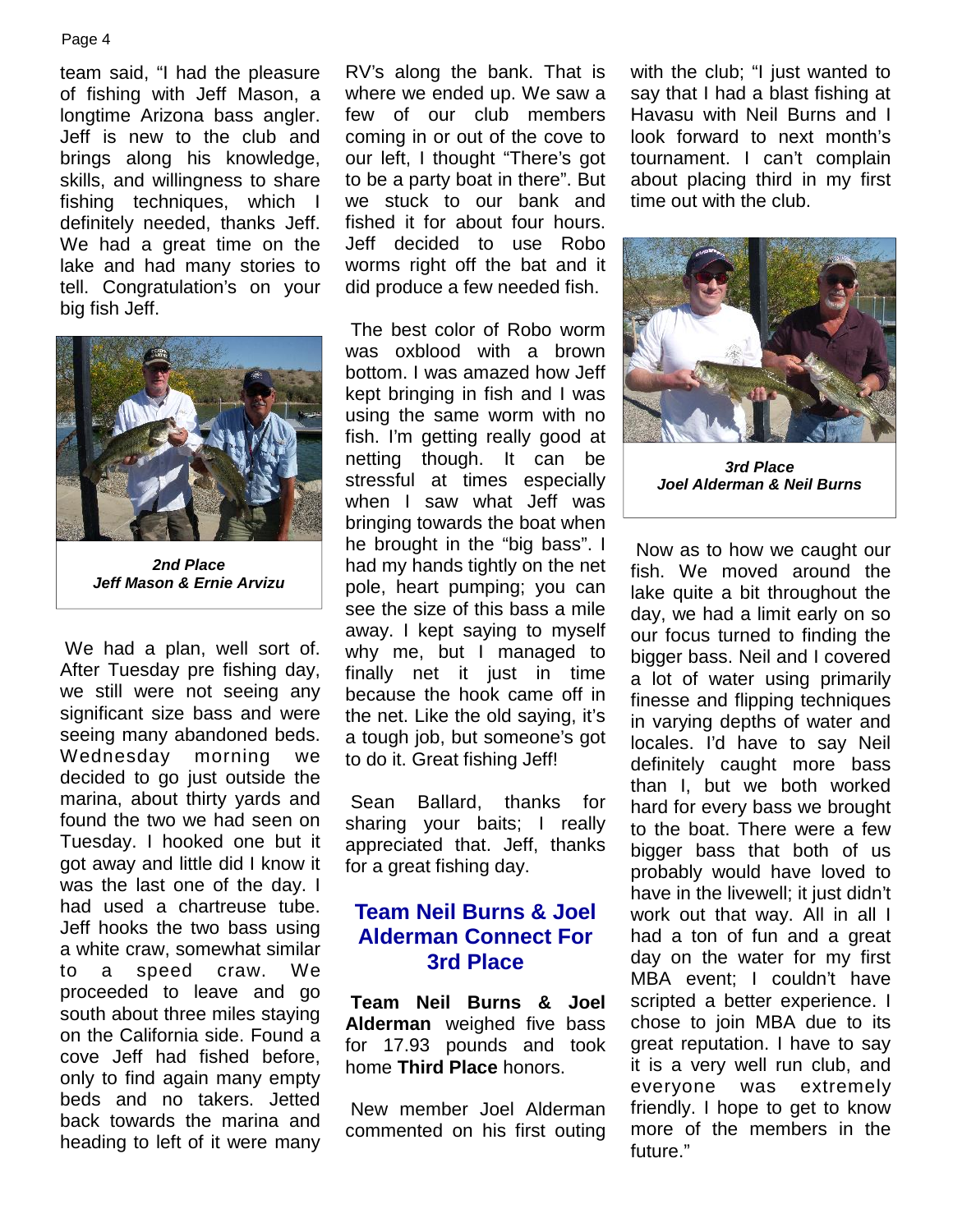Neil added, "There is no secret to how we got our fish. We were – believe it or not – sight fishing! Joel and I had run down the river to the Bill Williams area and the water was more dingy than up in the main lake. We saw more largemouth bass on beds than smallmouths and they were pickier when it came to biting on our lures. Our fish came off of beds that were tucked into the tulles along the side of the river and were caught on white Hula Grub jigs. While we spotted quite a few fish the catching was tough. Despite everything, I had a fun day fishing with Joel and look forward to pairing with him another time."

# **Jack Hughes & Sean Ballard Capture 4th Place**

 The **4th Place Team** of **Jack Hughes & Sean Ballard** weighed 17.35 lbs with a five bass limit.

 Sean reported for the team: "I had the pleasure of fishing with Jack for the second time at Lake Havasu. We pre-fished some of the same water as last year and found a lot of beds. We came up with a plan to pick

**Member Information Update** Please keep the Secretary informed of any changes in your vital statistics: home address, phone numbers, email address, number or expiration date of your auto or boat insurance policy or anything else.

up a limit early then go after some of the bigger fish when we could see them better after the sun came up. By 7:30 AM we had our limit and were culling.



*4th Place Sean Ballard & Jack Hughes*

 We headed to our secondary spot and found a house boat parked on our 4 lb smallie so we moved to our other 4 lb smallie and quickly picked it up. We used a small drop shot rig for most of our fish with the color of the day being yellow. Part of our plan was to go back to our starting spot and see if we could get one last largemouth to bite. With two hours left in the day it only took about five casts to catch it; it was our big fish and the hook came out in the net. Thanks Jack for another great trip to Havasu. And I want everyone to know Jack kept saying, "I LOVE IT WHEN A PLAN COMES TOGETHER".

# **5th Place Won By Rick Brown & Mike Self**

 The **5th Place Team** of **Rick Brown & Mike Self** weighed 17.07 lbs with a five bass limit. They also won the **2nd Place** **Big Bass** prize for their 4.54 lb bass.

 Mike Self commented, "I had the pleasure of fishing with Rick Brown for the first time since I joined the club. Rick Mike Self commented, "I had<br>the pleasure of fishing with<br>Rick Brown for the first time<br>since I joined the club. Rick<br>and I pre-fished the<br>tournament on Tuesday and<br>marked several fishedespite the tournament on Tuesday and marked several fish despite the wind and ripples.

 Wednesday morning we became the kick boat by default and we watched 42 competitors leave the launch site ahead of us. We arrived at our first spot to find an empty bed. We moved on to our second fish only to find it empty too, as was the third. This scenario repeated itself several more times, and things were looking a little bleak….a lot of hunting and fishing going on….but no catching.



*5th Place Rick Brown & Mike Self*

 We finally boated our first fish at 8:15 and things went better from there. We filled our 5 fish limit and began to slowly cull up a few ounces at a time through early afternoon. Rick made a decision to move closer to the marina area, where he felt we might find a big fish to put us in the money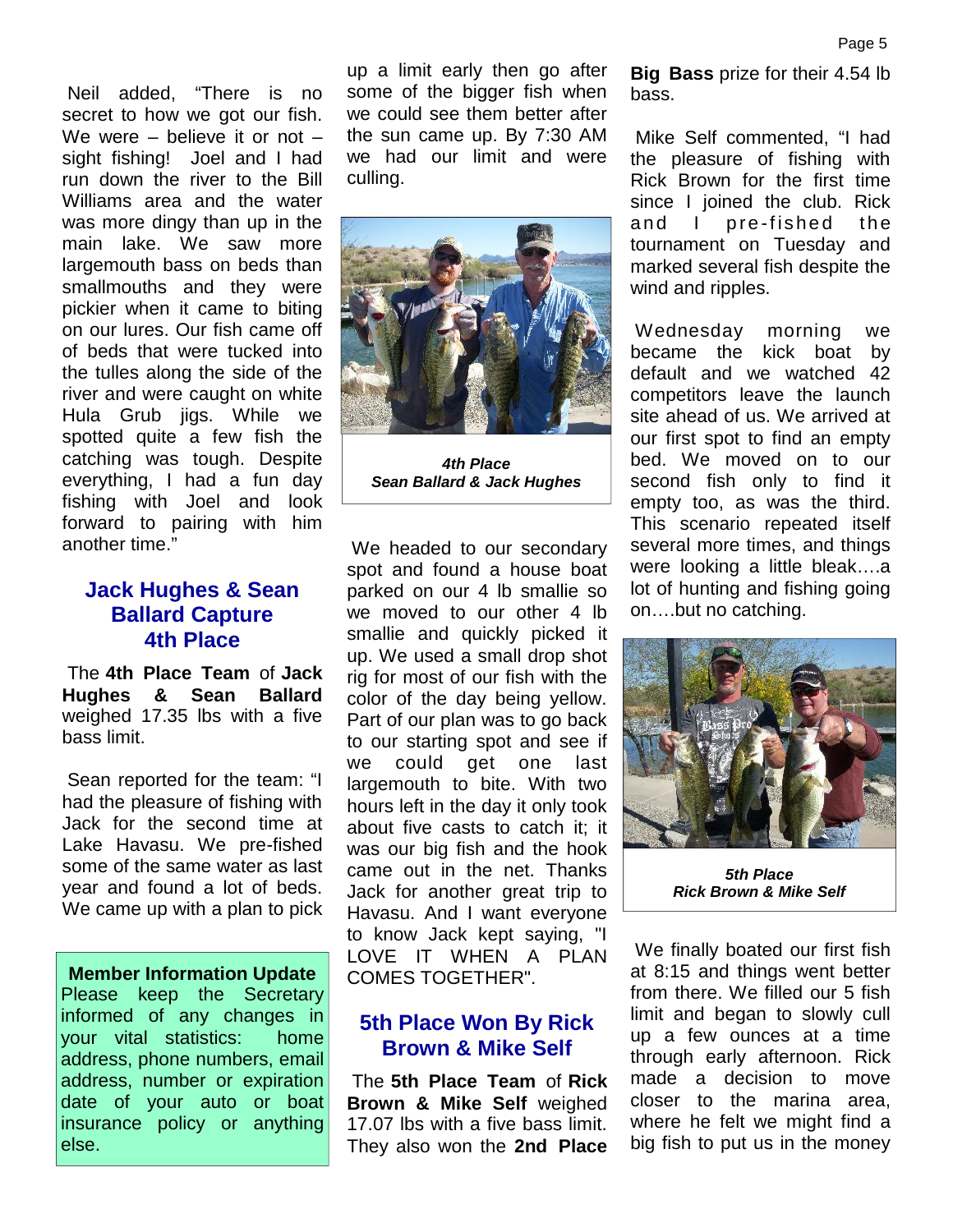#### Page 6

and possibly win. His decision paid off as he coaxed a 4  $\frac{1}{2}$ pounder off the bed flipping a craw bait. We used tubes, drop shot, and craw baits throughout the day.

 I had a great time fishing with Rick. He taught me a lot about sight fishing and the characteristics of spawning bass. I'll look forward to fishing with him again sometime in the future."

### **Statistics for the tournament**:

44 men fished 8 hours each, bringing 110 keeper bass to the scales for a total weight of 323.22 pounds with a 7.35 pound average catch per fisherman. All fish were released back into the lake after weigh-in to fight again another day.



**Treasure Chest** *By John Milkint. Treasurer*

 When the weigh-in at Lake Havasu was completed it was assumed that the **Goon Fish Pot** was won by our new member Robert Malone. Unfortunately for Robert and his partner, Tom Alauria, Robert was not entered in the Goon Fish pot. Therefore by rule, the \$200 goon fish pot will be paid out at the next meeting by "luck of the draw". All individuals entered in the March Goon Fish option will be eligible to win.

 The **Super Pot** of \$200 was won by the team of Paul Cormany & Steve Harbaugh. They had a weight of 20.61

pounds. First place money was an additional \$350.

The **5 lb Pot** worth \$285 was won by the team of Jeff Mason & Ernie Arvizu. The next meeting begins a new 5 lb Pot. Remember if you are not entered in the 5 lb Pot for the April tournament at Lake Alamo, you cannot jump into this pot until a 5 pounder is caught. Team Mason & Arvizu also scored the **1 st Place Big Fish** prize of \$264. Their **2 Place Overall** finish added up to an additional \$244.

**Second Place Big Fish** prize went to the team of Rick Brown & Mike Self in the amount of \$176. They also get **5th Place** money of \$54.

Neal Burns and Joel Alderman share **3rd Place** money of \$152.

Jack Hughes and Sean Ballard scored a **4th Place** finish with \$80.



 Another Havasu tournament is in the books. This tournament for me will be remembered not for the number of big fish caught or that every team weighed in a limit but for ethics and sportsmanship shown by club members. Top of the list for me was Jamie Shaw. Jamie had scouted hard for two days looking for big bass and found them. Tournament day Jamie went to collect his largemouth on the bed and thought his

**nd** weigh in Jamie found \$50.00 plan was working when the fish was still on the bed. Just as he set the hook the fish turned and was fouled hooked. This was a fish that that probably would have helped Jamie win not only the tournament but also big Jamie being the knowledgeable fisherman he is knew the rule that when sight fishing all fish must be hooked inside the mouth; this one wasn't and Jamie promptly released the fish. Then at the lying on the ground and turned it in which made Larry White very happy to have it returned. I just want to say: "Jamie thanks for choosing our club to fish with and leading the way with ethics."

 I would like to also thank all of the members who fished at Havasu for helping with the weigh in. All of you did great helping get everything set up and not approaching the tanks until we announced the scales open. Special thanks again goes to Mark Durben for working the tank, Robert Malone for doing the white board (this was also Robert's first tournament with the club) and again the outstanding job by Richey Lapointe and Ralph Skelly checking live wells, they have made launching and live well checks go much faster than we thought possible.

 For the winners of the Roosevelt tournament who attended the last club meeting congratulations to all of you. All of your presentations at the club meeting on what you were using and where you were fishing went over very well. I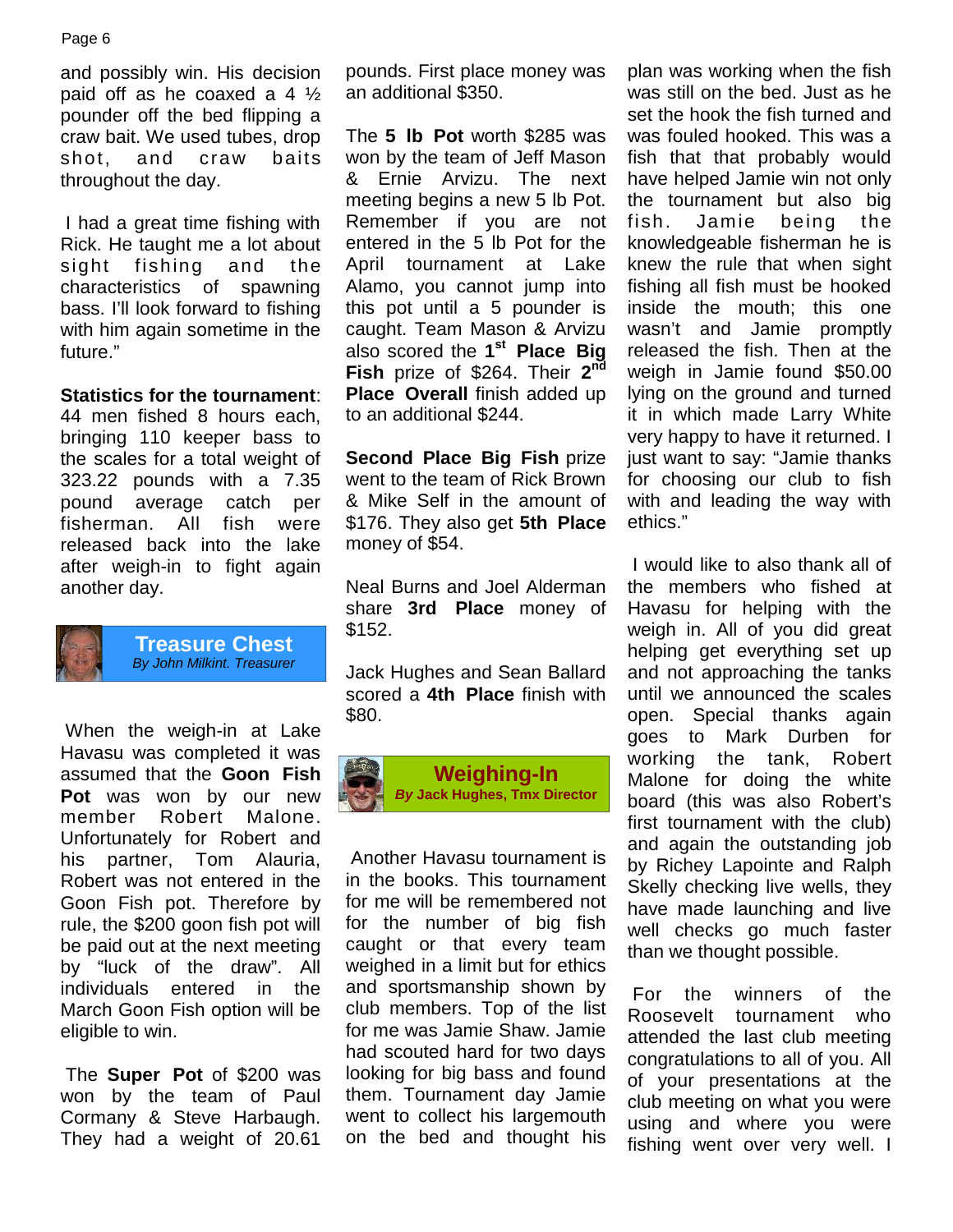received almost a dozen emails and phone calls about the quality of your summaries. Most of the comments included 'that's why I joined the club to learn how to catch big bass'. All of you have set the standards for the winners who follow you in helping all of us become better bass fisherman.

 Alamo is our next tournament and our annual steak BBQ. This year Alamo will be very challenging for all of us due to the surface area of the lake being almost 25% less than the last time the club held a tournament there. Alamo has become one of our fun tournaments of the year and a smaller lake will not dampen the fun or camaraderie so come and join us and enjoy a steak dinner with all the trimmings, compliments of your club, while sitting around a friendly campfire.